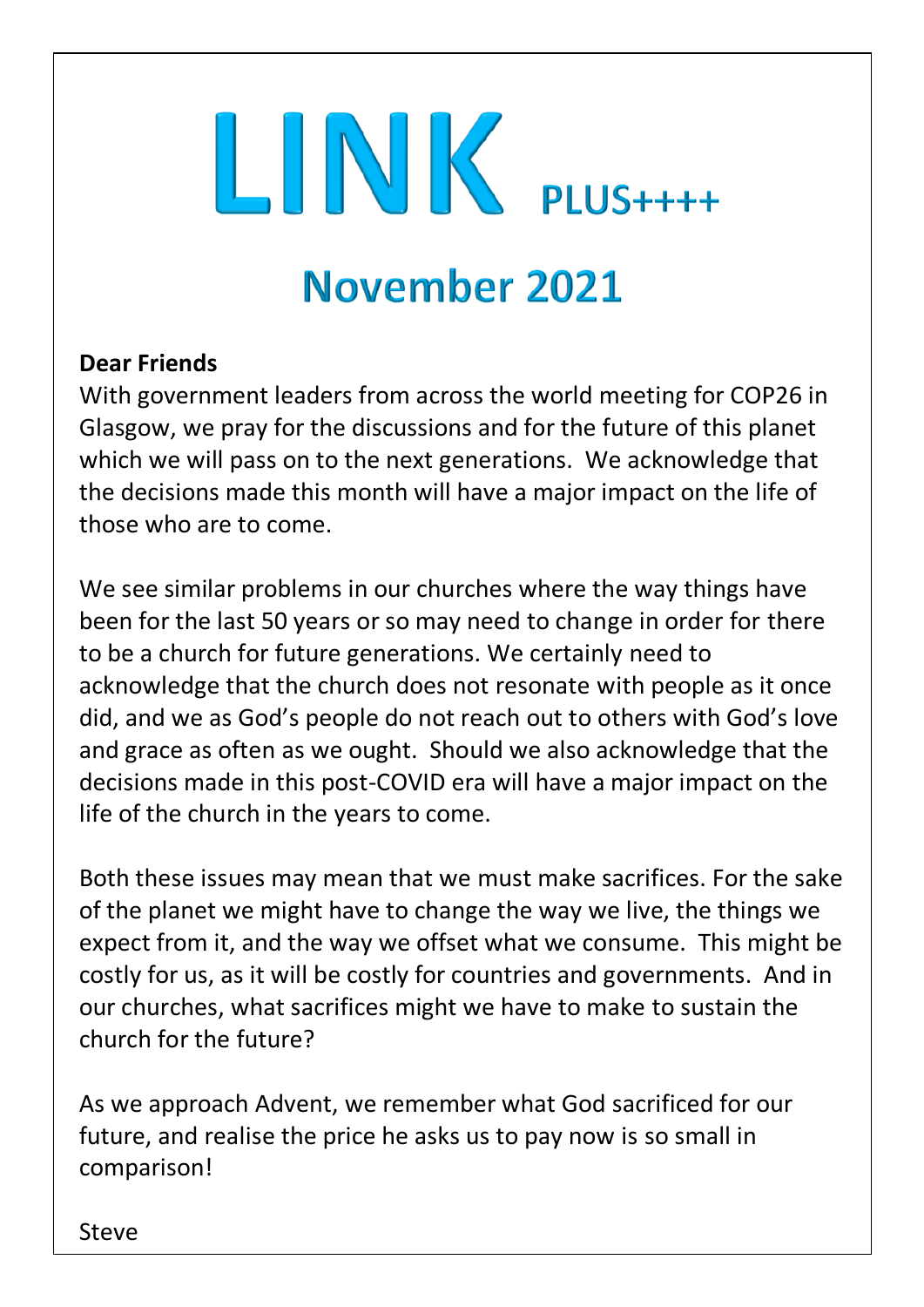#### **Brean**

I don't like Halloween. It was never really part of my childhood. It was a day of mystery that could be ignored. No longer. What was a day with vague religious connections has now been taken over by what seems to be a whole season of ghosts and ghoulies; and the innocent American tradition of Trick or Treat has come over here and been turned into a habit of potential vindictiveness. As its name implies (the eve before a hallowed time) it is followed by All Souls Day; revered by many as the day to remember departed friends and family. Even now, after all these years I am glad when Halloween is past and over. What an old spoilsport I am.

Well, our church's summer visitors have nearly all gone from us now. It has been a delight to see them, they have added so much to our church life. At coffee after service on  $24<sup>th</sup>$  and at our coffee morning on 25<sup>th</sup>, they all departed saying that they look forward to returning next year.

To mark the occasion, electricity power decided it had had enough too and cut out half way through Sunday service. We were left to continue without light and power. That didn't give us a problem until the last hymn. No electric for the organ you see. Never mind, prompted by our singers we gave a decent rendition of Lord, you call us to your service, each in our own way.

And even better, Judy, as she does always, had boiled up the water for coffee, beforehand and it was still more than hot enough to use. The downside was a feeling for the swan that had crashed into the power cables to cause its own distress as well as ours.

Early in October, we celebrated Harvest Festival. A happy occasion, a nicely decorated church and attended by a number from St Bridget's also. Thanks to all who made contribution to the day. No lunch this year because of Covid precautions but cake to compensate. Any excess tins and packets of food were taken to the food bank in Burnham; and enough of the flowers lasted for another couple of weeks to make very adequate displays.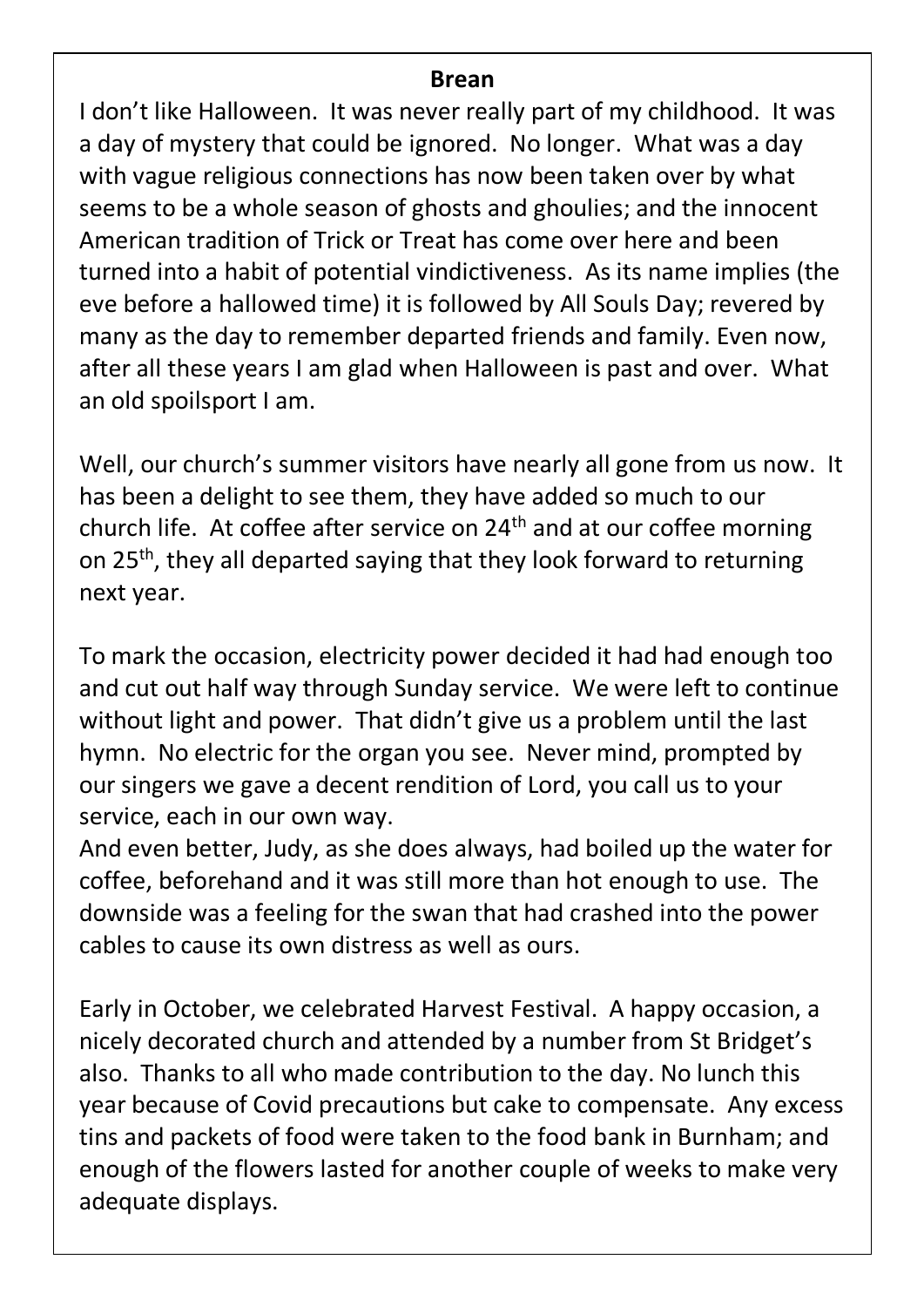Also in October a concrete plinth appeared in our carpark to accommodate a new oil tank. The previous one had sprouted a small leak so has had to be replaced; because of current Connexional stipulations it has to be placed a regulation distance from our boundary edge. Slightly less car parking space but perhaps, if we ever save up enough in current conditions, we can resurface the driveway to allow another couple of vehicles alongside the church.

Becky's video of our church and us is now about complete and we have seen a trial run of it. Most exciting, and hopefully it will appear both in our Facebook page and on our website. Great fun to see ourselves there saying why we come to Brean Methodist Church.

November brings us Remembrance Day (service at St Bridget's Church at 10.50am); and our Church Council, more next month.

And this month we follow Joyce in our thoughts as she travels to Guernsey to pay her respects for her brother who died at the end of October.

November also means colder days and we hope that some modification to our ventilation advice takes place quickly. Many of us have now had our Covid booster jabs which, so they say, gives us near full protection, so perhaps, with our large space compared with our size of congregation, it will allow us to return to a pre-Covid situation without all our doors and windows open. Fingers crossed and all that. And maybe, that will allow us to hold a beetle drive with sausage and mash, like we did in the Good Old Days.

And fireworks on or about the 5th. Now I do quite like that, though preferably in public displays and away from frightening our pets.

And then it will be getting on for Christmas so don't forget Stir up Sunday this month. Best wishes from us all Harvey Allen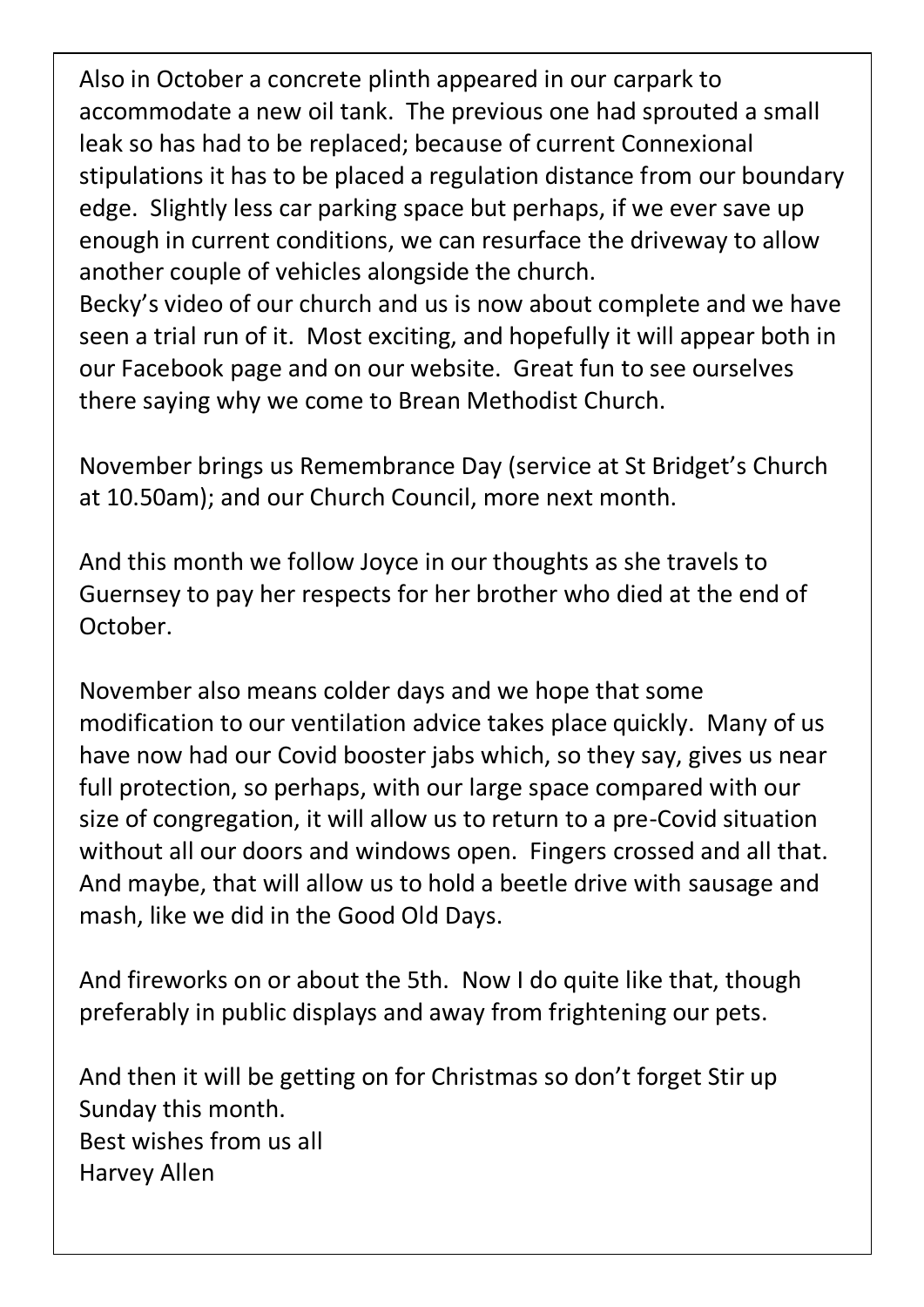### **Burnham**

It has been lovely to see more people joining our Sunday services, some are regular worshippers, some are returning after the lockdown, some have been visitors from other churches and some holiday makers. A couple of weeks ago two holiday makers came into church with their masks on. The lady asked if we were allowed to sing with our masks on, I replied "Yes". Then she asked "We are not allowed to stand up and sing in our church. Are we allowed to stand up and sing here?" "Yes" I replied. The lady smiled then said "You have made my day, we are not allowed to stand in our church, now I can sing out loud!!" At the end of the service she thanked us for a lovely service and for making her day. We are now still wearing masks as we walk around the church and the other rooms but have started to take them off for the service and the refreshments afterwards. Another careful step forwards.

We have had some inspiring services in the last few months, they have really lifted our spirits and given us a lot to think about. We had a Christening that had been postponed for several months. It was lovely to welcome Nancy and her family back to our church. We have another Christening booked for later in the year. It does feel as if we are starting to get back to some sort of normality.

The Stewards Team in Burnham has had some changes this month. Joan Wilkins & Anne Hall have retired as stewards. Joan was the Senior Steward for many years and Anne has been part of the Stewards Team for many years, also holding the role of Senior Steward during her time. They will both be sadly missed. We would like to say a big "Thank You" to them both for all they have done. Joan has very kindly agreed to join the list of Church Greeters, so we will still see her smiling face in church, and Anne remains committed to the life of the church, not least as a Worship Leader.

We have gained two new stewards. Linda Patient joins her husband David as a steward and we also warmly welcome Jackie Clark to the Team. They both have so much to offer the team and the church, we are very lucky to have them. If anyone else would like to join the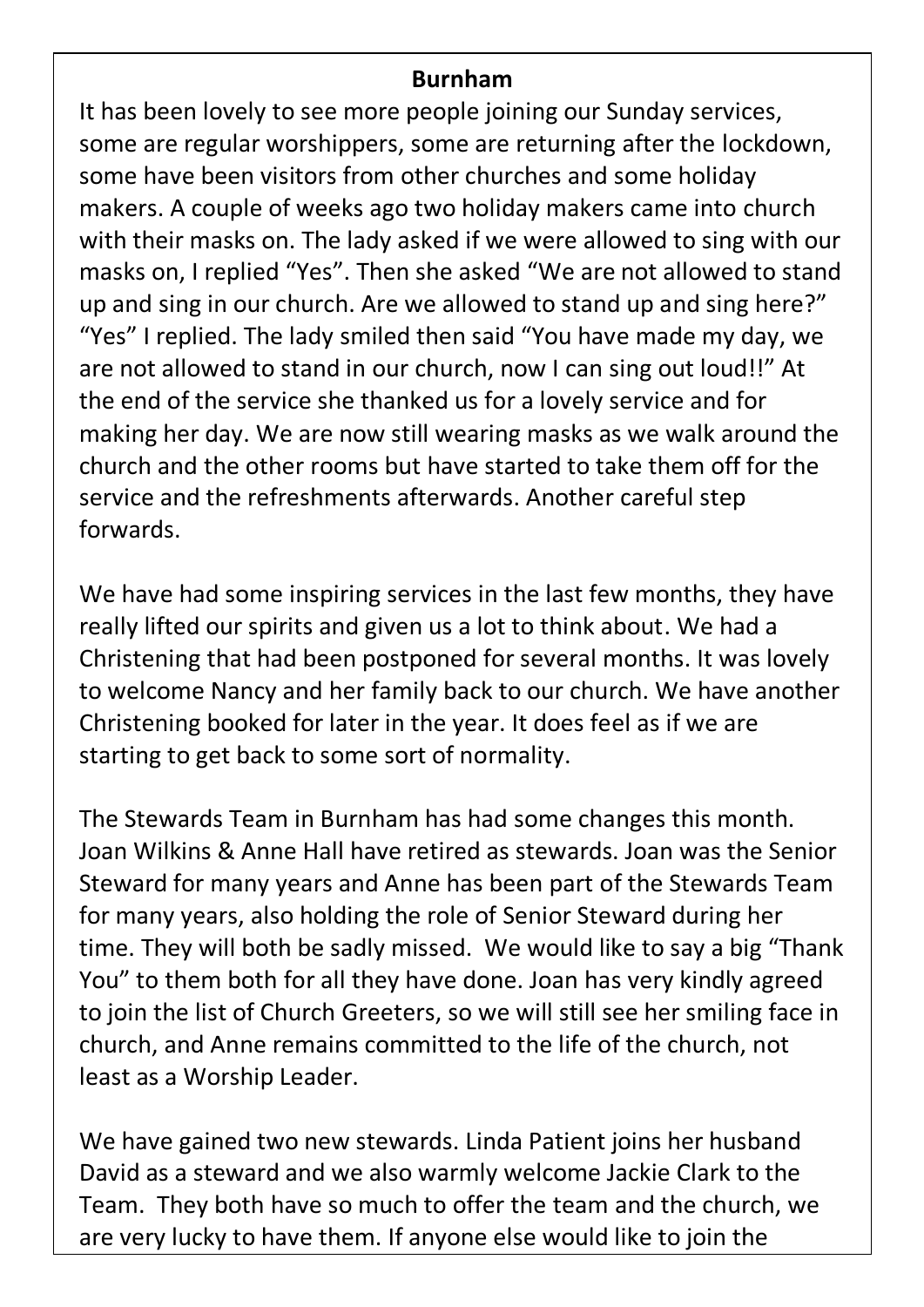Greeters Team, the Coffee Rotas or would be prepared to do the Sunday Bible Readings, we are always looking for people to help. Just ask one of the stewards and you will be welcomed with open arms. Marian Foster for the Burnham Stewards

# $PIIIS + ++$ **POEMS, PRAYERS and OTHER MESSAGES**

#### **An excerpt from John Clare. Shepherd's Calendar for November:**

The landscape sleeps in mist from morn till noon; And, if the sun looks through, 'tis with a face Beamless and pale and round, as if the moon, When done the journey of her nightly race, Had found him sleeping, and supplied his place. For days the shepherds in the fields may be, Nor mark a patch of sky – blindfold they trace, The plains, that seem without a bush or tree, Whistling aloud by guess, to flocks they cannot see …

Submitted by Judy Allen

## **Mothers in Israel – Part 6**

At the beginning of the twentieth century, with Lillie Edwards from the Bible Christian Connexion being "pensioned off", the door to ordained presbyteral ministry had closed for women. But there was another avenue that was opening up in several of the Methodist connexions.

To quote from "Women in leadership in Methodism: a historical approach", when referring to the work opening up in city missions: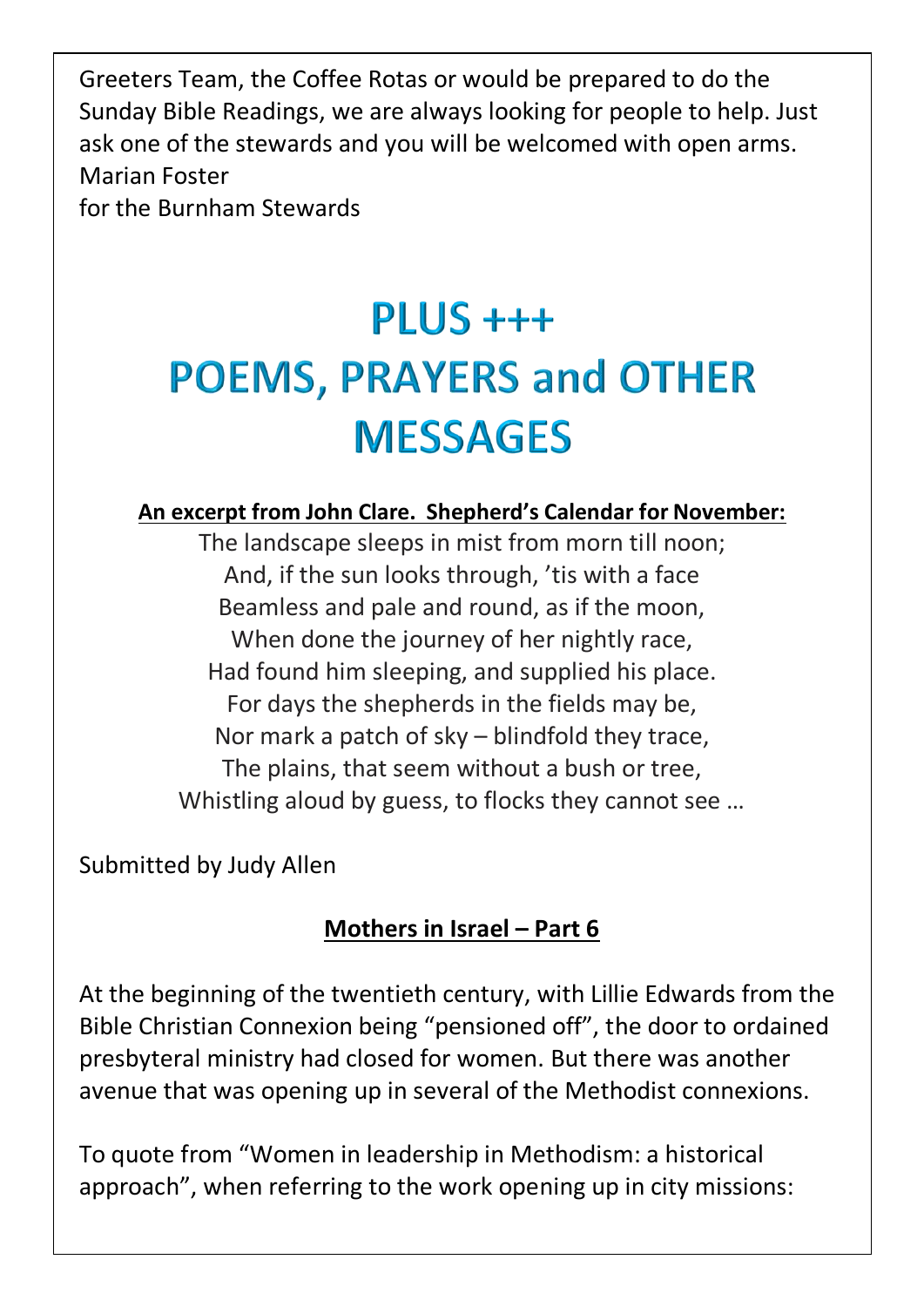"The most notable women-only organisations were of course the Deaconesses orders. These impacted on Methodism first through the Mildmay Deaconess Institution, founded in 1860, which attracted evangelicals from all denominations including Methodists."

The Primitive Methodist Connexion had had deaconesses for some time, that from one account were trained on the job, but from another, from 1900 received training at their Institution in Southwark. The United Methodist Free Church opened a Deaconess Institution in Pimlico in 1892. This became part of the United Methodist Connexion in the 1907 Union with the Bible Christians and the Methodist New Connexion. All continues to have deaconesses up until the early 1930's when the 1932 Methodist Union was formed.

However the foundation of the Deaconess order in the Wesleyan Connexion is well documented.

It had come about initially through the vision of one man, Revd. Thomas Bowman Stephenson, who had seen and responded to the need for care of destitute children. He set up homes where these children could be cared for and taught skills for employment at a later stage. The first of these homes opened in 1869, and as the work expanded, so did the need for training of staff. This began in 1873 and formed the foundation of the National Children's Home – now Action for Children.

While "Sisters of Children" were trained to provide the care of children in the homes, Stephenson realised that there were other needs within the community, so his vision of "Sister of the People" or Deaconesses was outlined within the Wesleyan Church in 1890. This work developed quickly, and in 1894 the first sister was sent to South Africa. This led to a long tradition of overseas service and the founding of deaconess orders in other countries.

The Order in Britain gradually took on a more formal structure. When in 1900 Stephenson became superintendent of the Ilkley circuit, Conference agreed that what had become known as the Wesley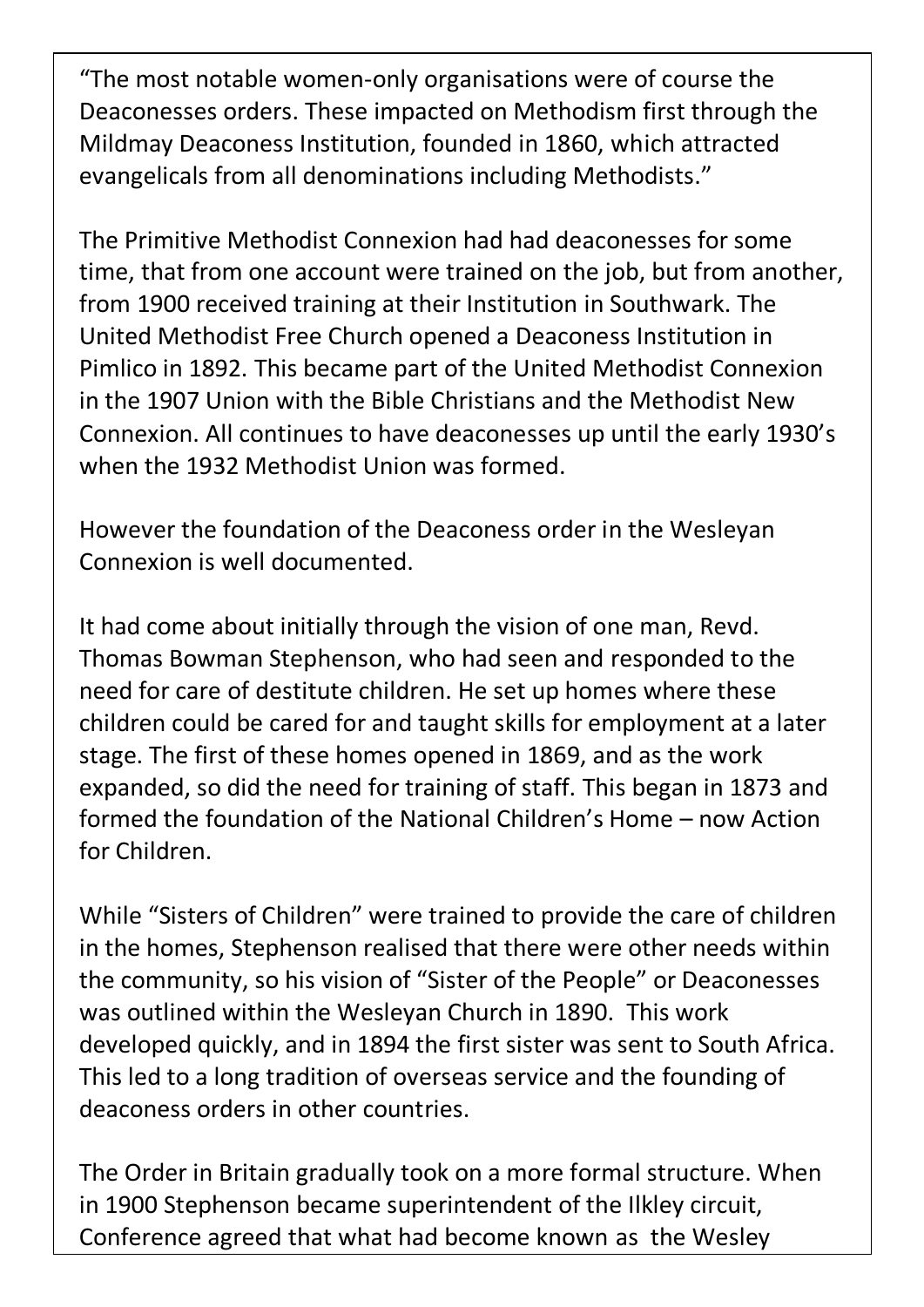Deaconess Order should be fully recognised, and that Stephenson should be appointed as its warden. In 1902 a house was purchased in Ilkley that opened later that year as the Deaconess Institute College with its first 17 students.

There is a record dating back to 1905 that gives a picture of what a typical 70 hour week might involve for one deaconess. 7.30 daily – breakfast for 100 children. Weekly – lead 3 prayer meetings; play the organ on Sunday: lead choir practice; Do extensive young people's work; drill class; Benevolent Society committee; Women's Own Club; Babies Hour; a few hours in the office; Cutting out garments for a sewing class; visiting in homes and hospital, -not to mention giving practical help in the home for those who needed it! As I mentioned earlier, 1932 saw the Union of the main Methodist Connexions. At that time the Wesleyan Deaconess Order with 304 deaconesses, was joined by the 45 from the United Methodist Church. A year later 24 Primitive Methodist sisters joined as well, And four years later when a new Book of Offices was produced, there was a service of ordination for deaconesses who up until then had been consecrated to the work.

The years following the Methodist Union were difficult ones for the Order, as there were circuit changes leading to a strain on circuit finances, and of course it was a time of industrial depression. The situation was to change with the outbreak of the Second World War when many avenues of service opened up, like assisting with evacuees, visiting, and holding services in hospitals.

The 1950's brought new challenges as society changed in the post war years. The training of deaconesses continued at Ilkley, and at this point I contacted Revd. Joyce Plumb, and Deacon Lois Tait who reside in our circuit, as it was during this time that they were in that work. Many of you will remember Revd. Beth Bridges who was also initially a deaconess.

The pattern of training they received was a two year course at Ilkley, followed by a three year spell as a probationer before becoming ordained.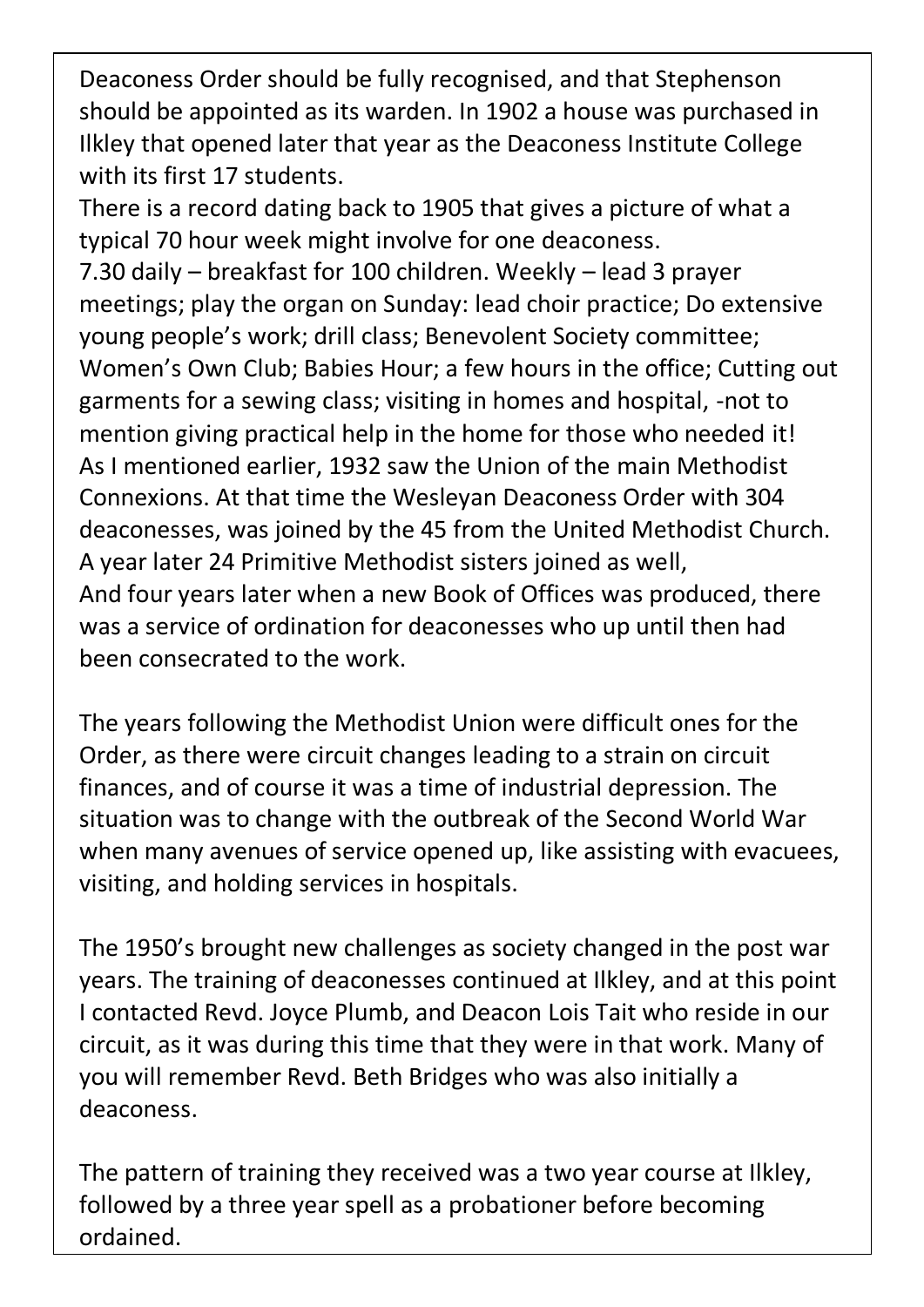Beth had begun her training two years before Joyce and unusually spent a period of ten years working in the Tiger Bay area of Cardiff where she made such an impact on a notorious area of the city. She and Joyce also had time together on caravan missions. Such missions were sometimes based in urban areas, but more often in villages. Stationing to begin with was one year, then the norm got extended to three.

Joyce's background had been one where the work of deaconesses was very visible, and she felt called to that work. However, she undertook that calling, because at that time the presbyteral ministry was not open to women. When that changed, both she and Beth offered and were accepted into the presbyteral ministry, a development I shall explore further in the next episode.

When I spoke to Lois, she made it clear that the parameters of the Deaconess Order fulfilled her own calling, and that she had had no desire to candidate for the presbyteral ministry. In her words "I was a born Deacon". Her journey took her to her training at Ilkley, followed by three years' probation at Sheffield. Her next appointment was with the Methodist Missionary Society when she was sent to Kenya where she lived for 8 years. Her work there was among women who had come to the towns, providing, among other things, literacy classes, and teaching sewing.

It was during that time that she got married.

I have omitted to say up to this point that all deaconesses were single women, and for many years, if they married, they lost their designation as a deaconess. It was in the 1960's that it was agreed that ordination as a Deaconess was for life.

As Joyce told me, Beth was one of the main leaders who campaigned to have married women retained in the Order. Lois referred it to being in the "waiting box" and was one of the first to retain her position after the change. She remained for about four more years in Kenya where her husband was head of a school, and where their child was born.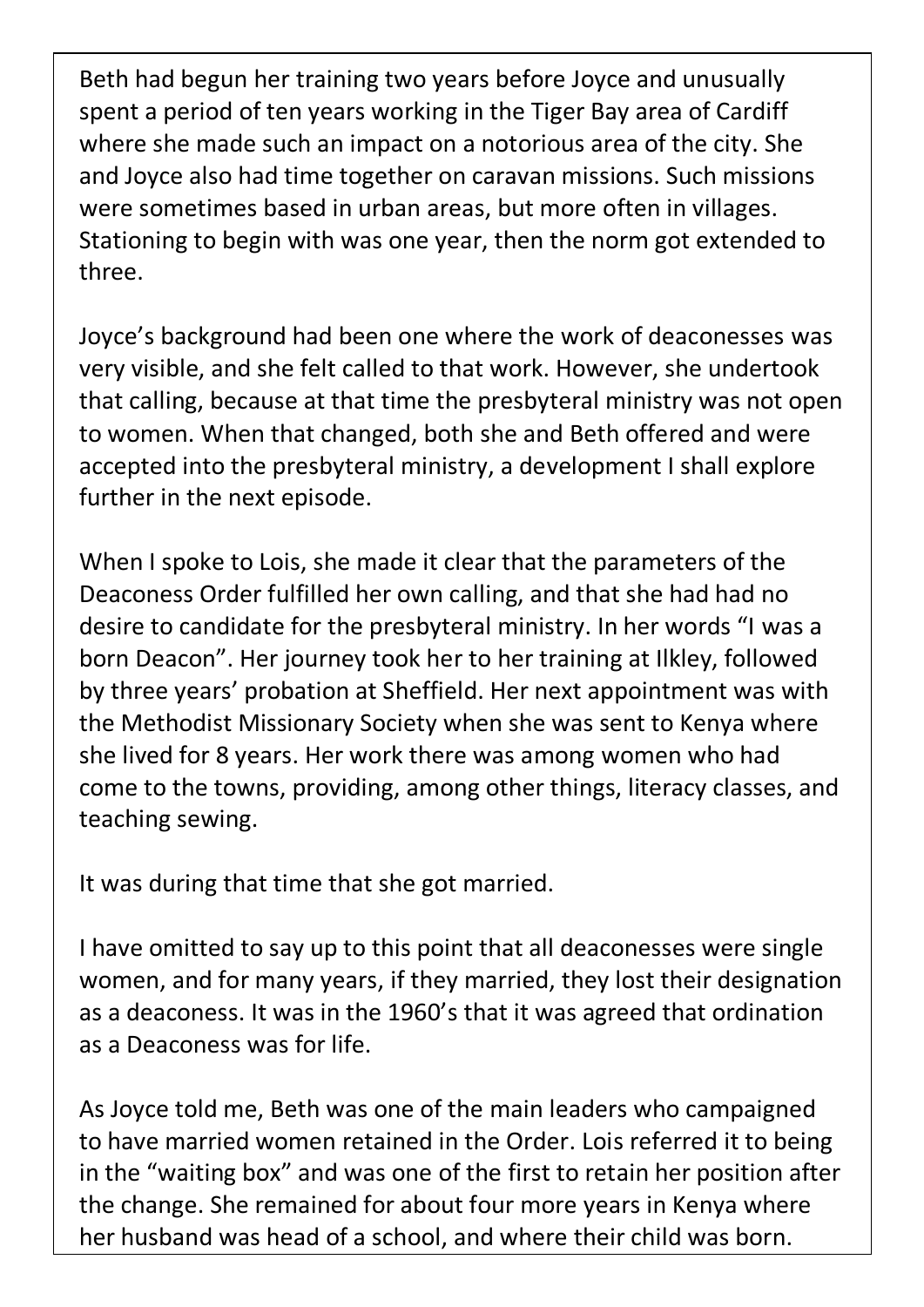In 1968 the training of deaconesses moved from Ilkley to Handsworth College in Birmingham where it was united with presbyteral training – moving on when that closed to Queens College also in Birmingham. As I indicated earlier, both Beth and Joyce subsequently became presbyters. As in 1973, this was a path that was now open to women, it made an impact on the Diaconate Order, and recruitment ceased from 1978.

However, the possibility of renewing and redefining the role that deaconesses had played in church life led to re-opening the Order to both women and men in 1986. In 1987, 12 candidates were accepted for training for what was still known as the Wesley Deaconess Order. Two years later the name was changed to the Methodist Diaconal Order, and the title of deacon agreed for all its members. In 1990 there was the first ordination of the deacons at the Methodist Conference. Previous ordinations had occurred as part of the annual Convocations. In this circuit we have had the ministry of Deacon Harriet Bacon who was instrumental in the 1990's of initiating the ecumenical church at Locking Castle, from meetings in her home to a portacabin; and of course, currently we have the ministry of Deacon Gary Hoare who is active in the similar venture at Mead Fields.

Next time I shall trace the journey, of which there were hints in this account, that the Methodist Church took to the ordination of women presbyters.

I appreciate the conversations I had with Joyce, and with Lois, in preparing this. Much appreciated, even if I could include only a fraction of our talks. Joyce Pipet

# **Finally, please note the deadline for the December/January Link Plus is 28 th November.**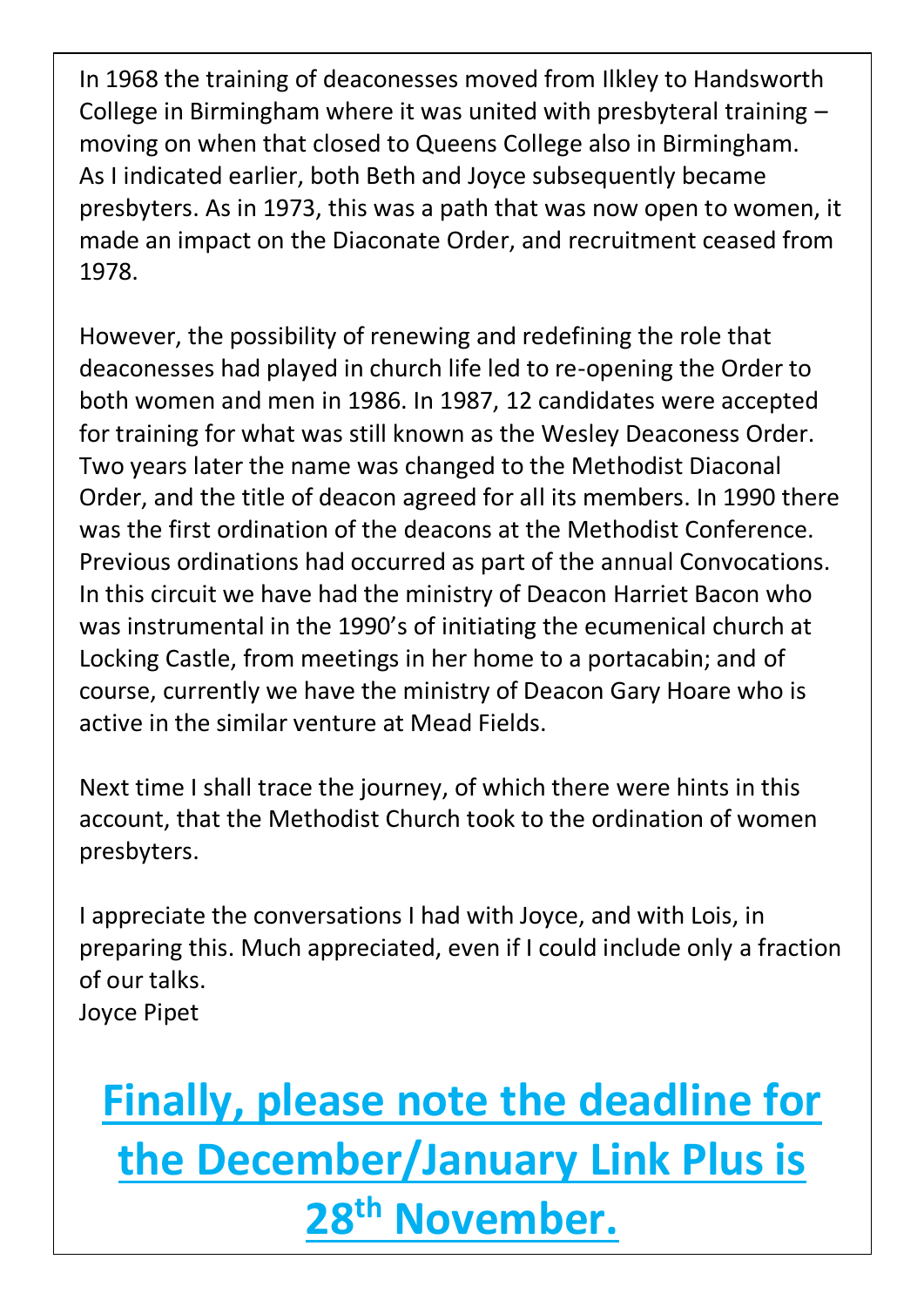## **LINK DIARY**

| <b>Date &amp; Time</b>   | <b>Location</b>            | <b>Event</b>                                                                |
|--------------------------|----------------------------|-----------------------------------------------------------------------------|
| <b>Weekly</b>            |                            |                                                                             |
| Wednesday<br>10.00am     | Zoom                       | Link Bible Study - Hebrews<br>Meeting ID: 842 8627 4955<br>Passcode: 358753 |
| Thursday<br>11.00am      | Zoom                       | Link Coffee Morning<br>Meeting ID: 854 3680 5731<br>Passcode: 419002        |
| <b>November</b>          |                            |                                                                             |
| $4^{th}$ 2.00pm          | <b>Brean</b>               | Link Churches Meeting                                                       |
| $14^{th}$ 6.00pm         | <b>Burnham</b>             | Memorial Service for those who have<br>died during Lockdown and in 2021     |
| 17 <sup>th</sup> All day | Tesco<br><b>Burnham</b>    | <b>Foodbank Christmas Collection</b>                                        |
| 20 <sup>th</sup> 10.30am | <b>East Brent</b>          | Christmas Fair                                                              |
| 20th 2.30pm              | <b>Burnham</b>             | <b>Local Preacher Accreditation Service</b><br>for Rosemary Krull           |
| $21^{st}$ 6.00pm         | <b>Burnham</b>             | Circuit Service (Rev Dr Jonathan Pye)                                       |
| 25 <sup>th</sup> 7.30pm  | Zoom                       | Local Preachers and Worship Leaders                                         |
|                          |                            |                                                                             |
| <b>December</b>          |                            |                                                                             |
| $2nd$ 7.30               | Zoom                       | <b>Circuit Meeting</b>                                                      |
| $8^{th}$ 7.00pm          | <b>Burnham</b>             | <b>Weston Hospice Memorial Service</b>                                      |
| $16^{th}$ 7.30           | <b>Burnham</b><br>Catholic | Burnham & Highbridge Choral Society<br><b>Christmas Concert</b>             |
| $17^{th}$ 7.00pm         | <b>East Brent</b>          | <b>Carol Service</b>                                                        |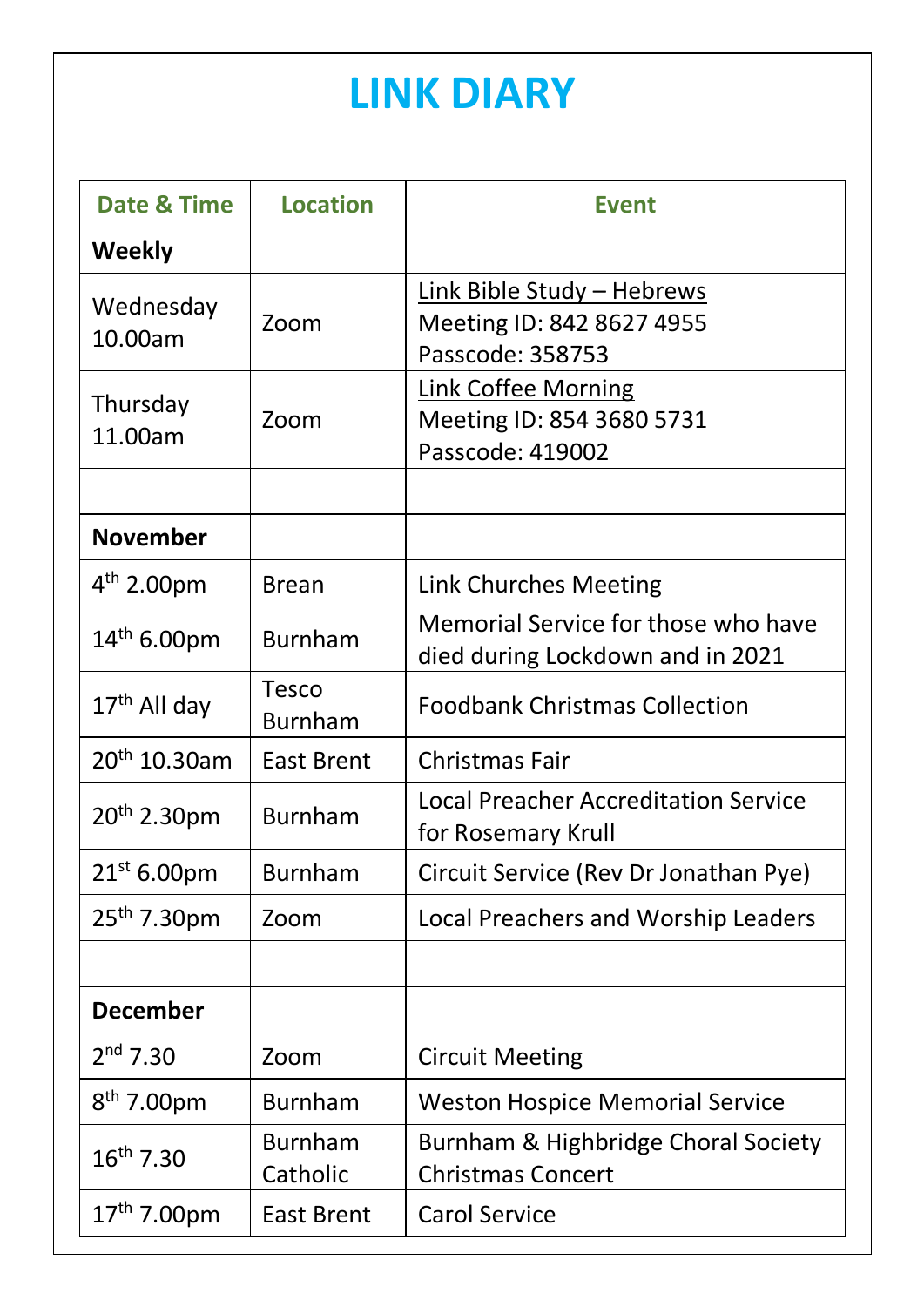| 19th 6.00pm                     | <b>Burnham</b>                                                                                                                                           | <b>Carol Service</b>                                                                                                                |
|---------------------------------|----------------------------------------------------------------------------------------------------------------------------------------------------------|-------------------------------------------------------------------------------------------------------------------------------------|
| 20 <sup>th</sup> 7.00pm         | West<br>Huntspill                                                                                                                                        | Carols                                                                                                                              |
| $22^{nd}$ 6.00pm                | <b>Mead Fields</b>                                                                                                                                       | Carols – contact G Hoare for details                                                                                                |
| $24^{th}$ 4.00pm                | Brean                                                                                                                                                    | Carols                                                                                                                              |
| 24 <sup>th</sup> 11.15pm        | <b>Burnham</b>                                                                                                                                           | Midnight Communion                                                                                                                  |
| 25 <sup>th</sup> 9.30am         | West<br>Huntspill                                                                                                                                        | Christmas Service (breakfast at<br>8.45am)                                                                                          |
| 25 <sup>th</sup> 10.00am        | East Brent                                                                                                                                               | <b>Christmas Service</b>                                                                                                            |
| 25 <sup>th</sup> 11.00am        | <b>Burnham</b>                                                                                                                                           | <b>Christmas Service</b>                                                                                                            |
| 26 <sup>th</sup>                | Please note there are no in person services on this<br>day. Deacon Gary Hoare will be offering a Zoom<br>service for those who would like to participate |                                                                                                                                     |
| January 2022                    |                                                                                                                                                          |                                                                                                                                     |
| 8 <sup>th</sup> 10am<br>onwards | <b>Burnham</b>                                                                                                                                           | Epiphany Fair                                                                                                                       |
| 22 <sub>nd</sub>                | All Day                                                                                                                                                  | <b>District Candidate's Committee</b><br>(please pray for Ildi Haraszti as she<br>explores her call to be a Methodist<br>Minister). |